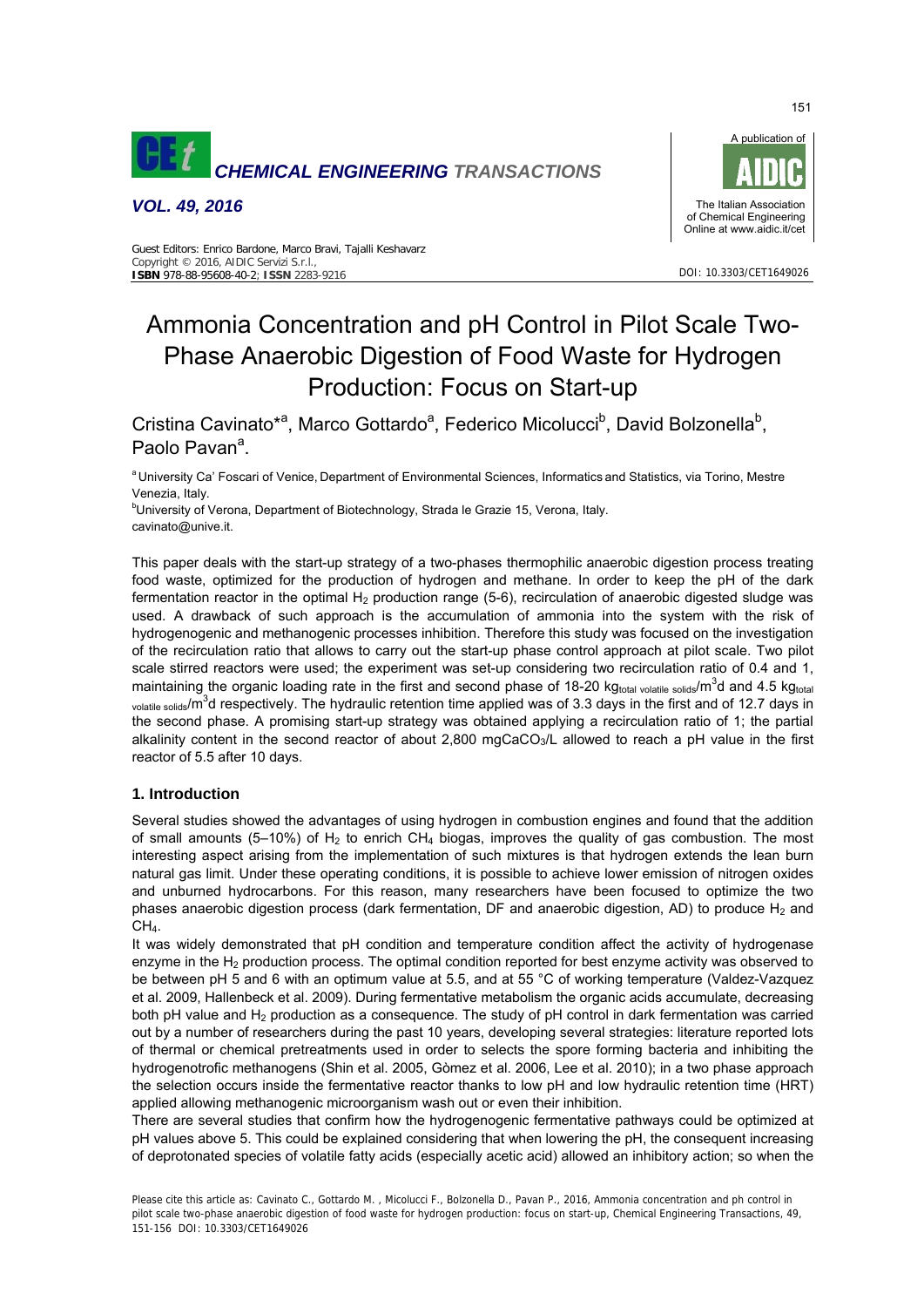pH is less than 4 a metabolic shift could happen from hydrogenogenic to solvatogenic pathways, reducing the inhybitory effect of fatty acids. Basically, when the hydrogenase enzyme is inhibited, the reduced ferredoxin is oxidized by nicotinamide adenine dinucleotide (NAD+), and the NADH generated reduces the acetyl-CoA and butyryl-CoA to ethanol and butanol (the so called solvatogenic pathway), respectively. For these reasons when lactic acid, ethanol and butanol are produced, they are not related to hydrogen production; furthermore, the formation of propionate and for-mate indicates the consumption of hydrogen.

From a microbiological point of view even Baronofsky et al. (1984) demonstrated the uncoulping effect caused by acetic acid to *Clostridium thermoaceticum* when pH decrease.

In order to produce hydrogen it is possible to use different organic substrate, but in this experimentation was considered the organic fraction of municipal solid waste (OFMSW), due to its continuous production ad high environmental impact if wrongly disposed. The possibility of using these substrates in dark fermentation for hydrogen production was studied by Cavinato et al. (2011, 2012), Gottardo et al. (2013), Chinellato et al. (2013), but it was not discussed yet the strat-up strategy of the two-phase process for hydrogen production. In this experimental trials two recirculation ratio of 0.4 and 1 were tested taking into account ammonia and pH values of the digegestate effluent recirculated.

## **2. Materials and methods**

## **2.1 Experimental set-up**

In this experimentation two stirred reactors (CSTR) with 230 L of working volume each were used for the experimentation tests. The reactors were heated by hot water recirculation system and maintained at 55 °C using electrical heater controlled by a PT100-based thermostatic probe. The feeding system was semi – continuous, arranged once per day. The biowaste was reduced in size using a grinder and mixed with tap water in order to reduce the solid content. During the experiment (about 30 d), the Organic Loading Rate (OLR) and Hydraulic Retention Time (HRT) were maintained at about 18 kg of total volatile solids (TVS) per  $m<sup>3</sup>d$  and 4.5 kgTVS/ $m<sup>3</sup>d$  for first and second phase respectively. The only parameter changed was the recirculation ratio that was set at 0.4 in the first run tested and 1 in the second run. The first phase reactor was filled up with about 30 L of organic waste and 170 L of tap water in order to obtain a TS content of about 8%. The second phase was inoculated with anaerobic sludge of previous experimentation. The tests started after reaching the working temperature.

## **2.2 Analytical methods**

The monitoring program was based on 2/3 times per week analysis in terms of total and volatile solids content, chemical oxygen demand, Total Kjidehal Nitrogen (TKN) and Total Phosphorus (TP). The process stability parameters, namely pH, volatile fatty acid content and speciation, total and partial alkalinity and ammonia, were checked daily. All the analyses were carried out in accordance with the Standard Methods (APHA– AWWA–WEF 2012). Gas productions were monitored continuously by a gas flow meter (Ritter Company, drum- type wet-test volumetric gas meters), while the hydrogen content was measured by a gaschromatograph (GC Agilent Technology 6890 N) equipped with the column HP-PLOT MOLESIEVE, 30 x 0.53 mm ID x 25 um film, using a thermal conductivity detector and argon as gas carrier.

#### **2.3 Substrate characterisation**

The organic waste used in this experimental test was collected in Treviso area and it showed the composition reported in Table 1: fruit and vegetable waste were typically half of the waste material, while pasta/bread and meat/seafood represented another 25% of the wasted food. Some 10% of the material was un-classified (melt material) (Micolucci et al. 2015).

| Composition           | Wet Weight % | Dry Weight % |
|-----------------------|--------------|--------------|
| Fruits & vegetables   | 46-58        | 38-42        |
| Other kitchen waste * | $16 - 25$    | $15-22$      |
| Paper & cardboard     | $9 - 14$     | $7 - 12$     |
| Not classifiable      | $8 - 14$     | $6-12$       |

*Table 1: organic waste composition (Micolucci et al. 2015)* 

Biowaste compositional analysis (of five samples) showed that food waste was more than 82% of the total (on wet weight) while the remaining parts were paper (11%) and inert materials (7%) like glass and metals or textiles

152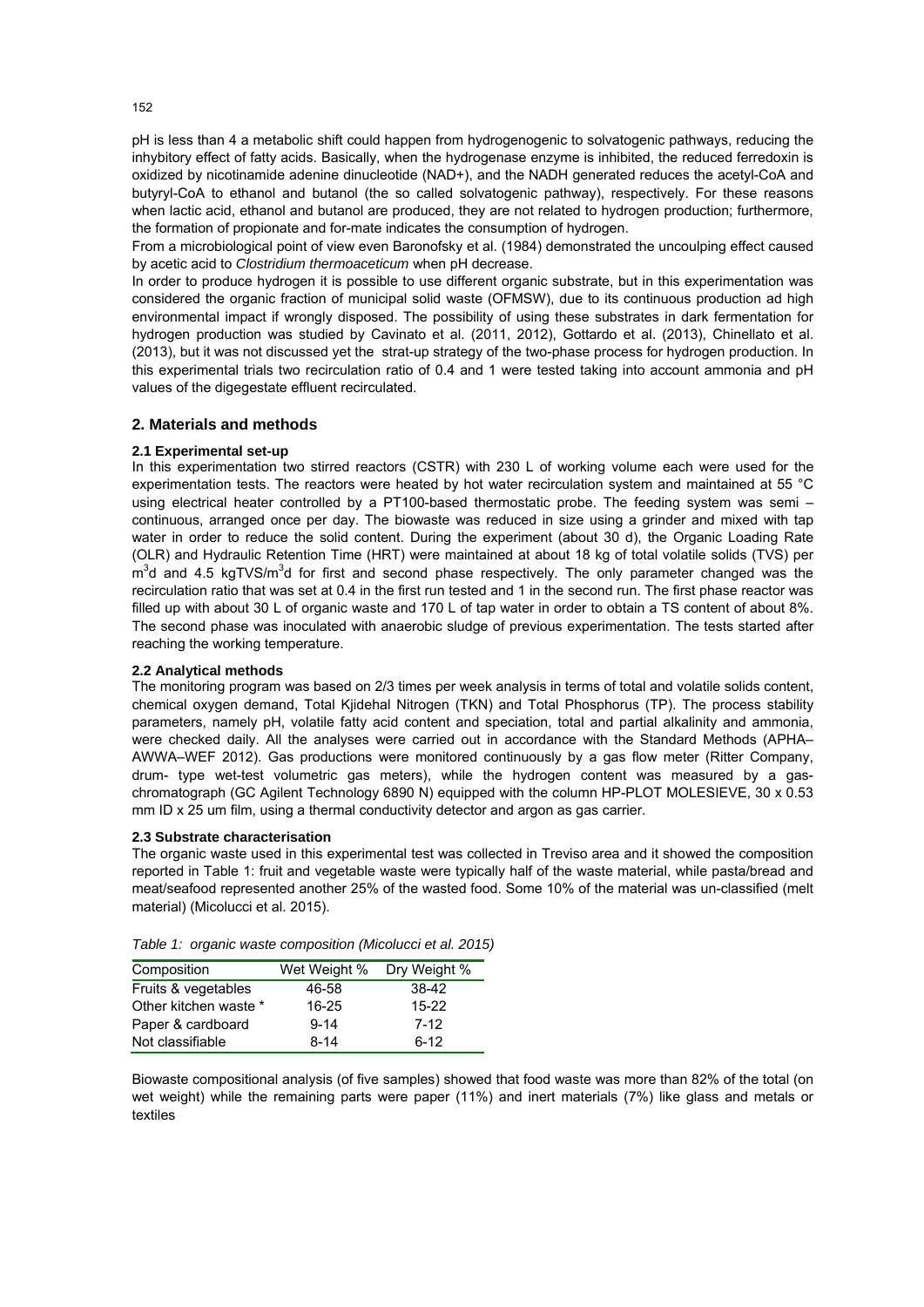## **3. Results and discussion**

It is firstly important to take into account that this is a two phase process with a recirculation of sludge from methanogenic reactor to the dark fermentation reactor. That means that an equilibrium occurs between the two reactors, influencing each other in terms of buffer capacity, pH and ammonia content.

Usually in a two phases system treating biowaste, the first reactor dedicated to the fermentation step is characterised by low pH due to the formation of organic acids, with pH value ranges from about 3,5 to 5 (Bolozonella et al, 2003). The application of sludge recirculation in a two phase process aimed to bio hydrogen production, has a double outcome: first one is to supply alkalinity in the form of HCO<sub>3</sub> in order to keep the pH in the right range for hydrogenase enzyme, the other is the increasing of ammnia until inhibitory concentrations.

It is important to highlight that the ion HCO<sub>3</sub> (that control the pH in the first reactor) is in equilibrium with CO<sub>2</sub> dissolved and correlated with the pH (Figure 1); at pH below 5 the molar fraction of  $HCO<sub>3</sub>$  is low, while increasing the pH above 5, the molar fraction rapidly increase with pH. A correct start-up strategy must cause a rapid pH increasing in the fermentative reactor allowing a buffer accumulation, but at the same time the accumulation of ammonia up to inhibitory values must be avoided.

In Figure 1 are indicated the distribution based on pH of those species involved in the buffer system.



*Figure 1: species equilibrium at different pH.* 

But in a two phase system the characteristics of anaerobic sludge is strictly correlated to the first phase fermented sludge and this means that if the anaerobic sludge has a good amount of partial alkalinity it is possible to send back to fermentation the right amount of  $HCO<sub>3</sub>$  able to increase the pH above 5.5. As consequence the alkalinity of the second phase increase too, creating a continuous feed-back.

Considering previous study results, two recirculation ratios were tested, low (0.4 Qr) and high (1 Qr).

The first run tested with the recirculation ratio of 0.4 was carried out for about 20 days. At the beginning the ammonia concentration in the first phase was less than 500 mg/L with a pH of 4.7 (Figure 2); after 6 days the pH reached 4.85 with slight increase in SHP, but then pH decreased to 4.65 and the specific hydrogen production observed, descreased to about 45 LH<sub>2</sub>/kgTVS. During this period the digested sludge was characterised by a decreased partial alkalinity from 2,600 to 2,250 mgCaCO<sub>3</sub>/L and an average pH of 7.78 (Figure 3). This low concentration of partial alkalinity in the second reactor reflects the low concentration of HCO<sub>3</sub><sup>-</sup> in the first reactor; this was mainly caused by the low pH of the system that drove the equilibrium of  $HCO<sub>3</sub>$  and  $CO<sub>2</sub>$  in favour of carbon dioxide.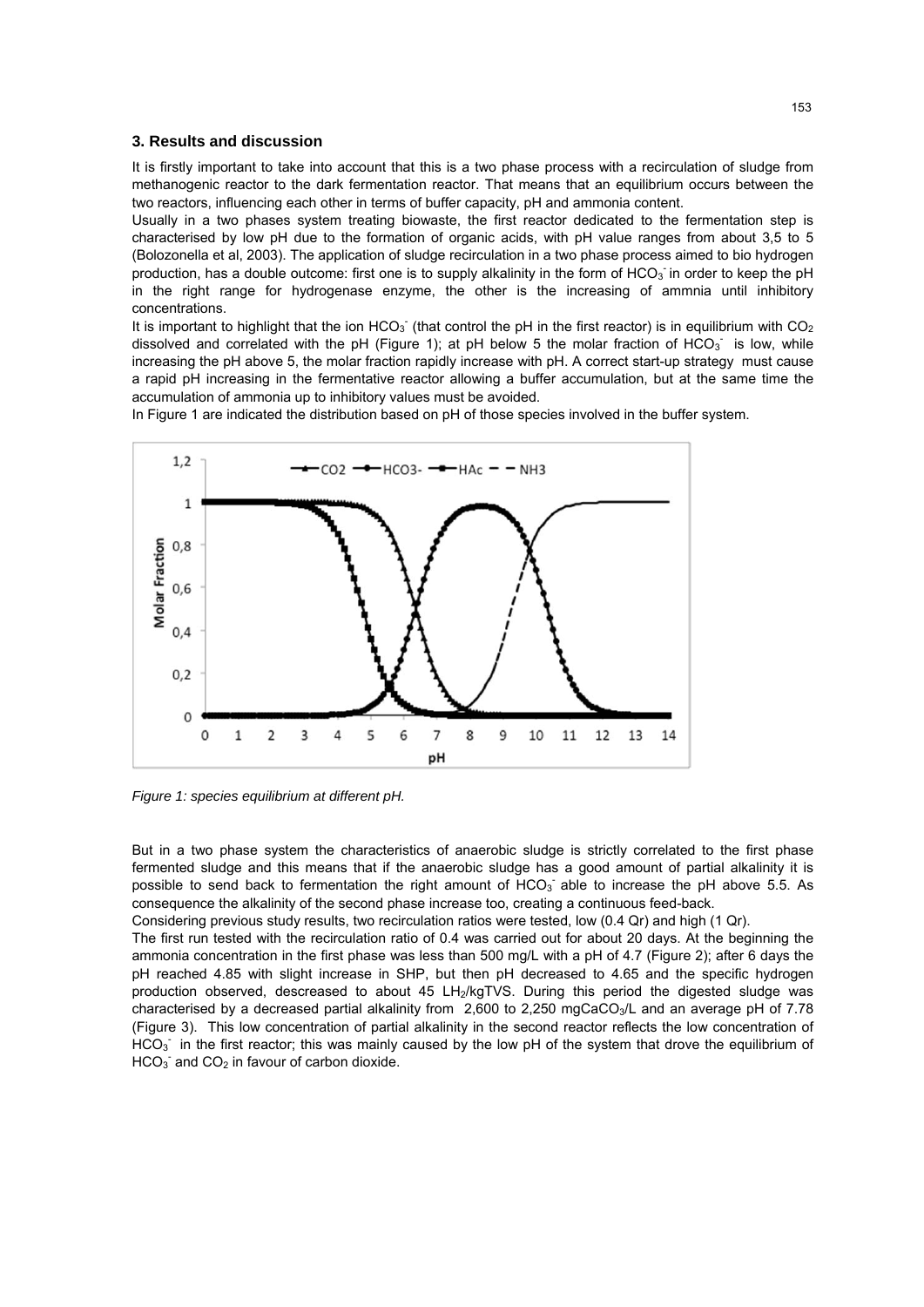

*Figure 2: Ammonia and pH of first and second reactor during start-up with Qr 0.4.* 



*Figure 3: Alkalinity and pH of first and second reactor during start-up with Qr 0.4.* 

In order to perform a new start-up the reactors were emptied and filled up again: this justified the different initial chemical-physical characteristics. A higher recirculation ratio (Qr of 1) was applied for 10 consecutives days, in order to allow a buffer accumulation in the first reactor: in ten days the ammonia increased from 800 to 1,200 mg/L, similar to the second reactor, and the pH increased from 4.7 to 5.5 (Figure 4).

Considering the characteristics of anaerobic sludge recirculated it was possible to observe that the partial alkalinity content was stable at 2,740 mgCaCO<sub>3</sub>/L and even the pH was stable at 8. With that alkalinity it was possible to observe an increasing even in the first reactor, in fact the amount of alkalinity as HCO $_3$  rose up from about 350 to 1,200 mgCaCO<sub>3</sub>/L with a consequent increasing in pH at 5.5, the right pH value for dark fermentation hydrogen production (Figure 5). Despite of the pH value, the high ammonia concentration resulted in a inhibition of hydrogen production (40 LH<sub>2</sub>/kgTVS) after 9 days.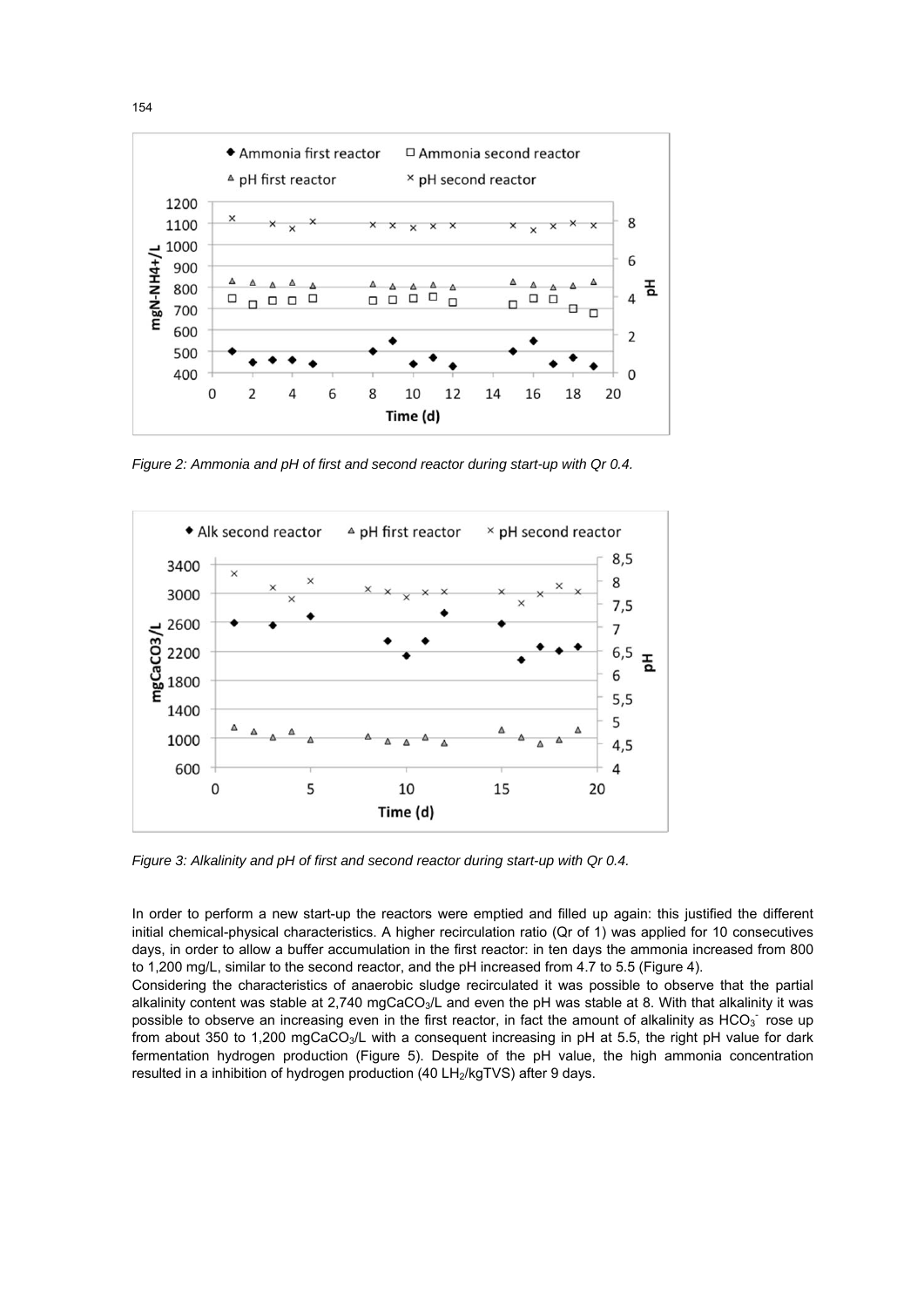

*Figure 4: Ammonia and pH of first and second reactor during start-up with Qr 1.* 



*Figure 5: Alkalinity and pH of first and second reactor during start-up with Qr 1.* 

This means that it is possible to reach the ideal condition for hydrogen production only when the recirculation flow rate was at least 1 and with an alkalinity between 2,500-3,000 mgCaCO<sub>3</sub>/L. The recirculation caused an increasing of ammonia content that could cause inhibition of hydrogen production, so when reached the ph 5.5 it is necessary to reduce the recirculation flow rate at least of half. These results will be further investigated at pilot scale adopting an automatic system for controlling the Qr.

## **4. Conclusions**

The start-up strategy preliminary results of a pilot scale two-phases thermophilic anaerobic digestion process treating OFMSW was optimized for the production of hydrogen and methane. In order to keep the pH of the dark fermentation reactor in the optimal  $H_2$  production range (5-6), recirculation of anaerobic digested sludge was used. Different recirculation ratio were investigated in order to verify the start-up phase control approach at pilot scale. Two pilot scale stirred reactors were used; the experiment was set-up considering two recirculation ratios of 0.4 and 1, maintaining the organic loading rate in the first and second phase of 18-20 kgTVS/m<sup>3</sup>d and 4.5 kgTVS/m<sup>3</sup>d respectively. The hydraulic retention time applied was of 3.3 days in the first and of 12.7 days in the second phase. A promising start-up strategy was obtained applying a recirculation ratio of 1; the partial alkalinity content in the second reactor of about 2,800 mgCaCO<sub>3</sub>/L allowed to reach a pH